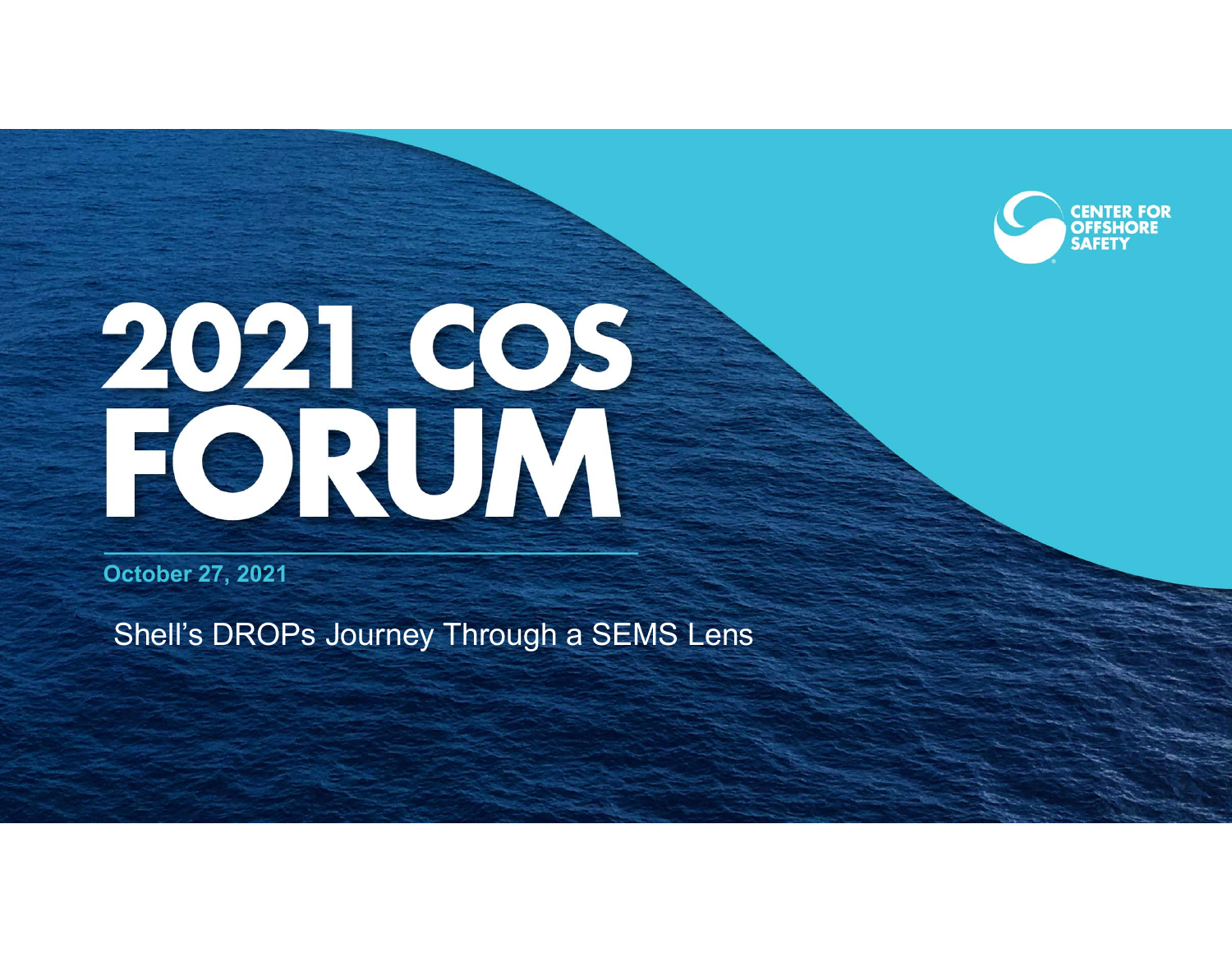### **Viewing Shell's DROPs Journey Through a SEMS Lens**

Strategy: Continuous Improvement of  $\bullet$ **HSSEMS to Reduce DROPs HiPoS** 



- Utilized DROPs SME to coach front line personnel (Training and Safe Work Practices (Safe Work Practices)/Contractor Management)
- Created resources (DROPs Material Matrix) for use by Shell and Contractors (Safe Work Practices)
- **Established regular cadence of** feedback between Onshore and Offshore DROPs Focal Points and Core Contractors (Employee Participation)

<sup>2</sup> Performance: Strong Performance Trend Continuing into 2021



- Improved HiPo DROPs performance as compared to previous years
- Developed Strong culture of using DROPS tools by recognizing/reducing DROPs exposure (Safe Work Practices/Contractor Management)
- **Empowered employee to engineer out** DROPs hazards and developed fit for purpose DROPs equipment (Employee Participation)
- Celebrated Innovative Ideas to encourage Employee Participation

**Continuous DROPS Improvement** ❸ Efforts in 2021



- Incorporated DROPs language into **Contracts and Assure Contractors** DROPs program compliant via ISN
- Created DROPS Go See for Leaders to foster Learner Mindset and Assess DROPS Culture (Safety Leadership)
- Utilized Global DROPs Modular Training for DROPs Focal Points and Contractors (Training)
- Shared Learnings with Contractors and other Operators.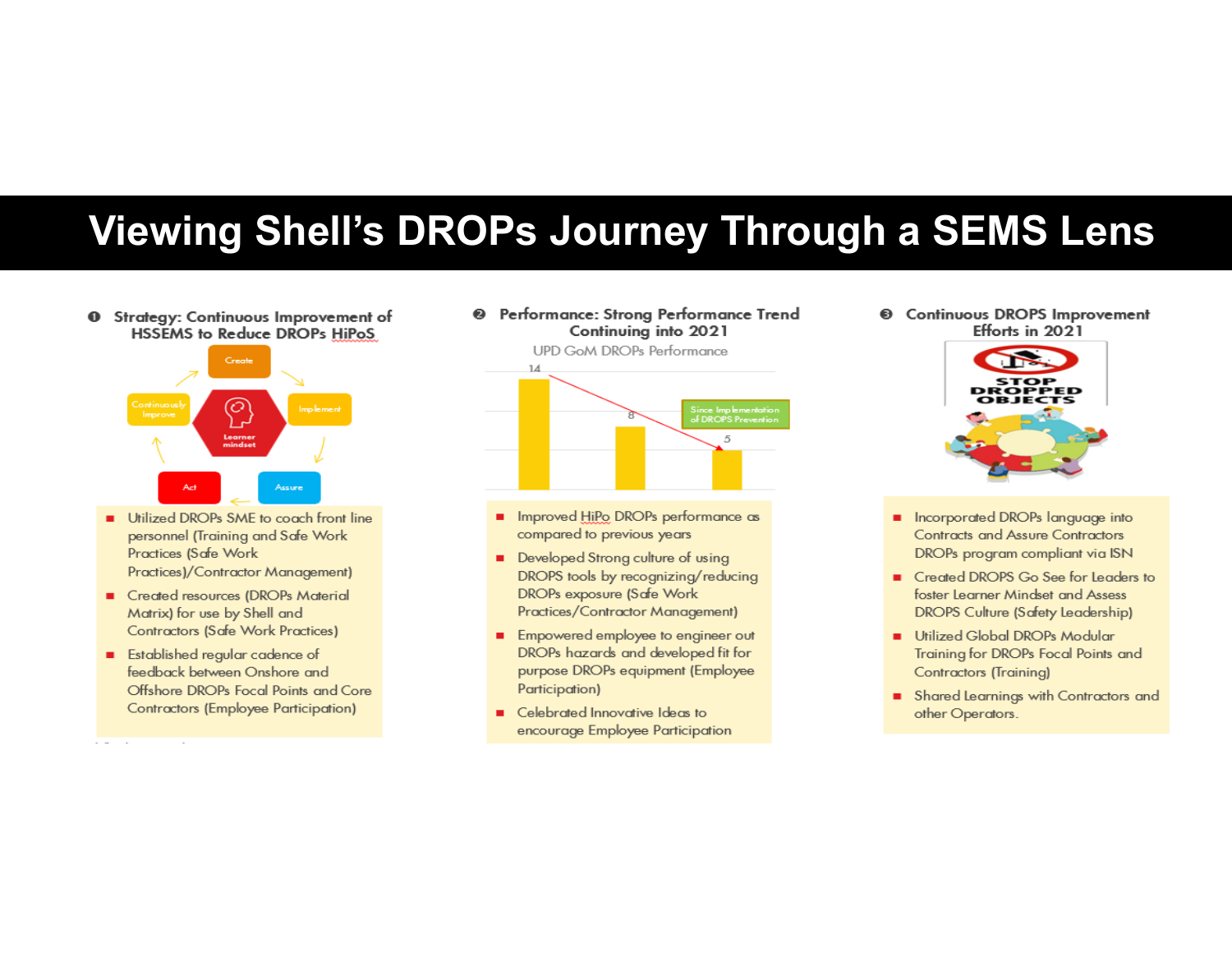## **Shell's DROPs Journey Through a SEMS Lens**